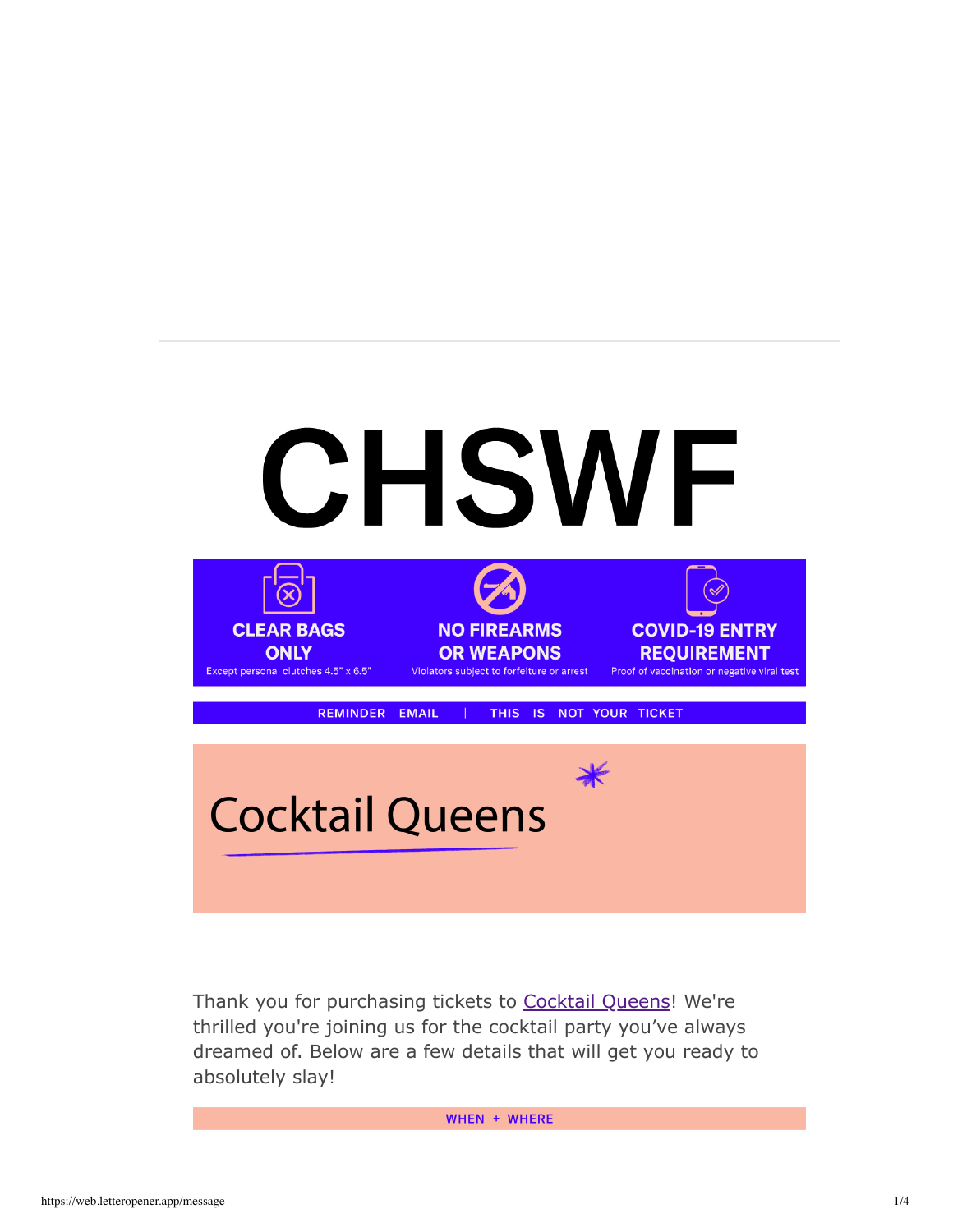- Date: Saturday, March 5
- Time: 4:00 6:30 PM
- Location: The Wonderer Charleston
- Address: 1705 Meeting Street Rd, Charleston, SC 29405

# **HEALTH + SAFETY**

Charleston Wine + Food is requiring all guests, staff, talent, and vendors to either: provide proof they are fully vaccinated against COVID-19 OR provide proof of a negative COVID-19 test, taken within 72 hours of each day you are attending. Entrance eligibility is checked at every Charleston Wine + Food event before guest tickets are scanned.

Get verified - Download the free Charleston Wine + Food app on Apple App Store or Google Play; Click the COVID-19 button on the left menu, and follow the prompts.

Visit our 2022 Health + Safety Policy for more information and details regarding COVID-19 entrance requirements.

# KNOW BEFORE YOU GO

-This event is all-inclusive: all food + beverage samples and experiences are included with the purchase of a ticket

- All guests must be 21+ (no infants, children, or pets)

- No backpacks, coolers, or large purses permitted; all bags + persons are subject to search

- ALL BAGS MUST BE CLEAR except for small personal clutches (no larger than  $4.5" \times 6.5"$ )

- Bring your printed or digital ticket via smartphone for entry. We recommend downloading the SquadUP app from the App Store (available via *iOS* and **Android**). If you lost your ticket and don't have the app, please visit SquadUP.com and follow the steps to retrieve your tickets

- Menus for each event can be accessed via the CHSWF app. Download the app and visit the event in the schedule for the linked menu

- Food allergies: accommodations cannot be made at this event

- All events will take place rain or shine; please plan accordingly

- Should this event sell out and have a waitlist demand, Lyte will accept returns until Friday, February 18. Beginning February 19, tickets to this event cannot be returned via Lyte

- **SCAN, SAMPLE, AND SIP**. You will notice QR codes on all food + beverage signage at this event. Scan the code, explore the full menu of offerings across the event, and keep a record of all you sampled + sipped for later!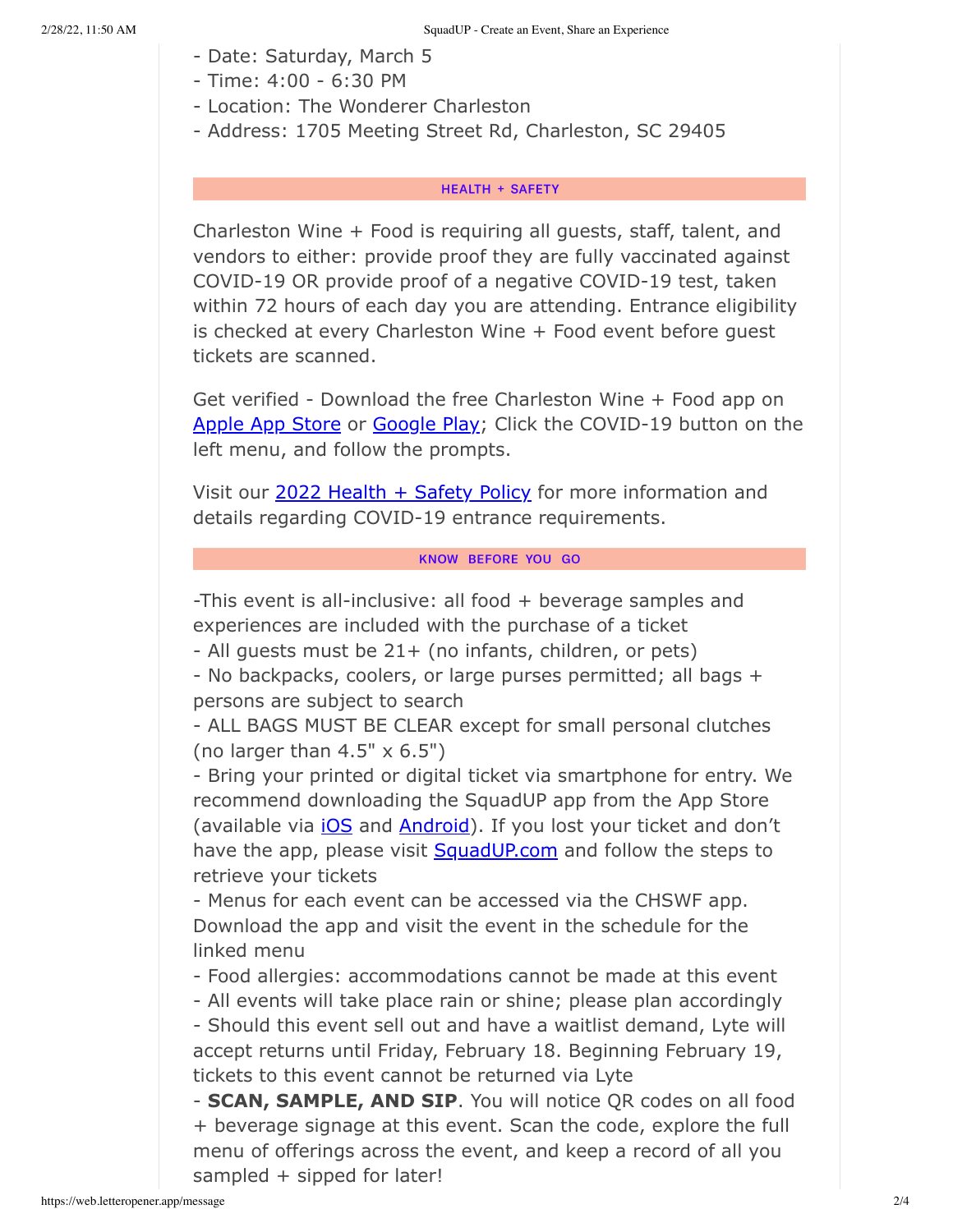**ATTIRE** 

Wear what makes you feel most comfortable, keeping in mind this event takes place outdoors; sequins, glitter, and stilettos encouraged!

#### **TRANSPORTATION + PARKING**

Very limited guest parking is available at The Wonderer. Carpooling or utilizing rideshare services is encouraged. For more information on parking and getting around during the festival, take a look at our FAQs.

Stay safe! Charleston Wine + Food does not want guests to drink + drive. We encourage our guests to utilize rideshare services, which you can download directly to your smartphone.

# WHAT DO I DO WHEN I ARRIVE?

After parking or drop off, please follow event signage to the entrance. To expedite the check-in process, please have your ticket out and ready to be scanned – either pulled up on your phone (turn up the brightness!) or via good old-fashioned print out.

## **APP-SOLUTELY!**

Charleston Wine + Food is excited to announce that we have an app! Available for both Apple and Android products, our app is free to download from the Apple App Store and Google Play Store.

### SWEET SUSTAINABILITY

At Charleston Wine + Food we strive to produce a sustainable + environmentally friendly festival. Our sustainable practices include, but are not limited to the exclusive use of compostable or recyclable plateware; commemorative glassware at select events and recyclable glassware at others; oyster shell recycling; and sustainable sourcing. Help us reduce our carbon footprint by taking a moment to follow our recycling and composting instructions throughout the festival.

#### fb ig pt vt.